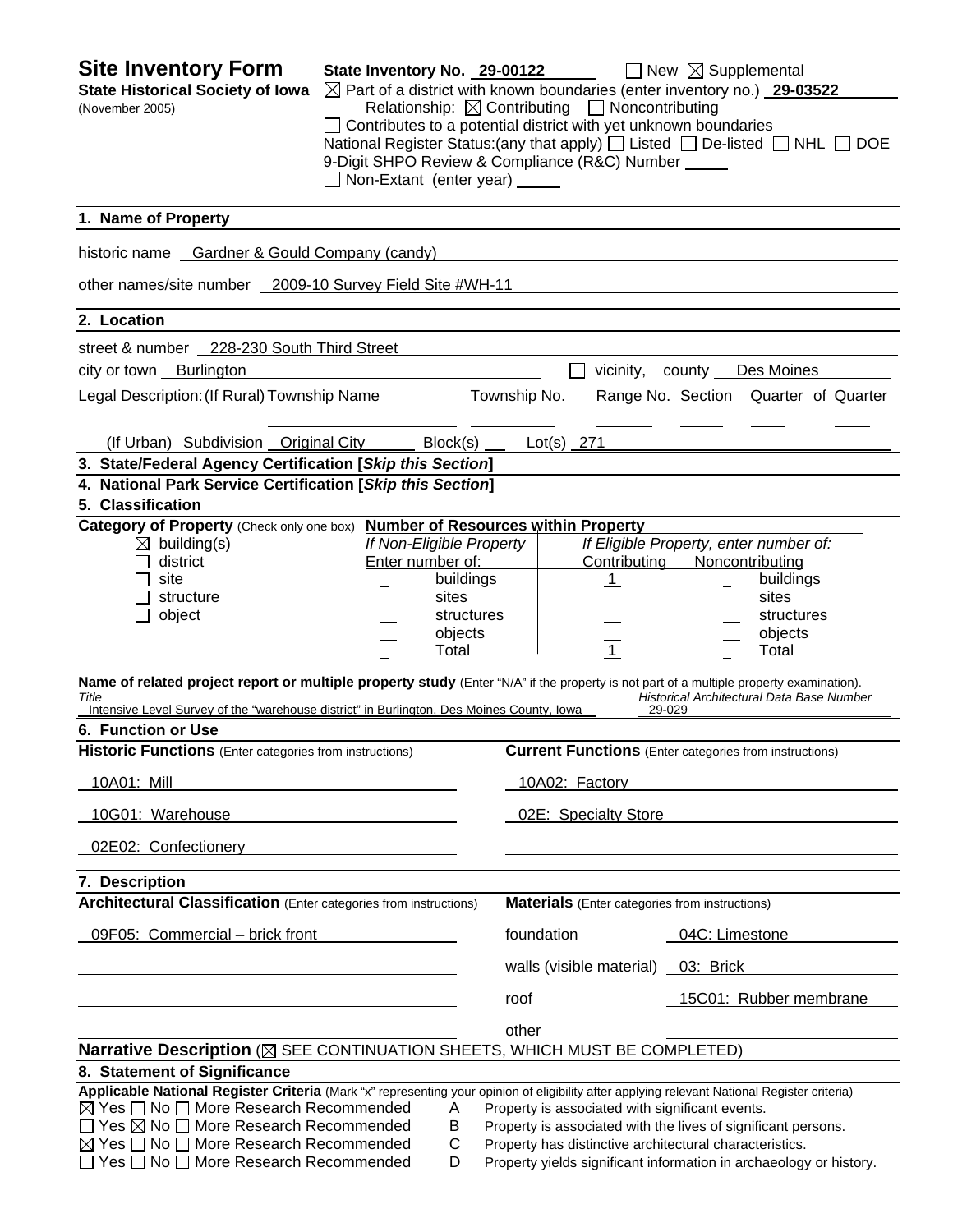| Address 228-230 S. 3 <sup>rd</sup> Street<br>County<br>Des Moines                                                                                                                                                                                                                                                                                                                                                                                                                                                                                                                                                                                                                                                                                                                                                                                                                                                                                                                                                                                                                                                                                                                                                                                                                                                                                                                                                                                                                                                                                                                                                                                                                                                                                | Site Number<br>29-00122                           |
|--------------------------------------------------------------------------------------------------------------------------------------------------------------------------------------------------------------------------------------------------------------------------------------------------------------------------------------------------------------------------------------------------------------------------------------------------------------------------------------------------------------------------------------------------------------------------------------------------------------------------------------------------------------------------------------------------------------------------------------------------------------------------------------------------------------------------------------------------------------------------------------------------------------------------------------------------------------------------------------------------------------------------------------------------------------------------------------------------------------------------------------------------------------------------------------------------------------------------------------------------------------------------------------------------------------------------------------------------------------------------------------------------------------------------------------------------------------------------------------------------------------------------------------------------------------------------------------------------------------------------------------------------------------------------------------------------------------------------------------------------|---------------------------------------------------|
| <b>Burlington</b><br>City                                                                                                                                                                                                                                                                                                                                                                                                                                                                                                                                                                                                                                                                                                                                                                                                                                                                                                                                                                                                                                                                                                                                                                                                                                                                                                                                                                                                                                                                                                                                                                                                                                                                                                                        | 29-03522<br><b>District Number</b>                |
| <b>Criteria Considerations</b><br>$\Box$ A Owned by a religious institution or used<br>$\Box$ E A reconstructed building, object, or structure.<br>for religious purposes.<br>$\Box$ F A commemorative property.<br>B Removed from its original location.<br>$\Box$ G Less than 50 years of age or achieved significance within the past<br>C A birthplace or grave.<br>50 years.<br>D A cemetery                                                                                                                                                                                                                                                                                                                                                                                                                                                                                                                                                                                                                                                                                                                                                                                                                                                                                                                                                                                                                                                                                                                                                                                                                                                                                                                                                |                                                   |
| Areas of Significance (Enter categories from instructions)<br><b>Significant Dates</b>                                                                                                                                                                                                                                                                                                                                                                                                                                                                                                                                                                                                                                                                                                                                                                                                                                                                                                                                                                                                                                                                                                                                                                                                                                                                                                                                                                                                                                                                                                                                                                                                                                                           |                                                   |
| Construction date<br>05: Commerce<br>1880                                                                                                                                                                                                                                                                                                                                                                                                                                                                                                                                                                                                                                                                                                                                                                                                                                                                                                                                                                                                                                                                                                                                                                                                                                                                                                                                                                                                                                                                                                                                                                                                                                                                                                        | $\boxtimes$ check if circa or estimated date      |
| Other dates, including renovation                                                                                                                                                                                                                                                                                                                                                                                                                                                                                                                                                                                                                                                                                                                                                                                                                                                                                                                                                                                                                                                                                                                                                                                                                                                                                                                                                                                                                                                                                                                                                                                                                                                                                                                |                                                   |
| 17: Industry<br>1910                                                                                                                                                                                                                                                                                                                                                                                                                                                                                                                                                                                                                                                                                                                                                                                                                                                                                                                                                                                                                                                                                                                                                                                                                                                                                                                                                                                                                                                                                                                                                                                                                                                                                                                             |                                                   |
| <b>Architect/Builder</b><br><b>Significant Person</b><br>(Complete if National Register Criterion B is marked above)<br>Architect                                                                                                                                                                                                                                                                                                                                                                                                                                                                                                                                                                                                                                                                                                                                                                                                                                                                                                                                                                                                                                                                                                                                                                                                                                                                                                                                                                                                                                                                                                                                                                                                                |                                                   |
| <b>Builder</b><br>Franklin B. Jaggar & Marcus Simpson                                                                                                                                                                                                                                                                                                                                                                                                                                                                                                                                                                                                                                                                                                                                                                                                                                                                                                                                                                                                                                                                                                                                                                                                                                                                                                                                                                                                                                                                                                                                                                                                                                                                                            |                                                   |
| Narrative Statement of Significance ( $\boxtimes$ SEE CONTINUATION SHEETS, WHICH MUST BE COMPLETED)                                                                                                                                                                                                                                                                                                                                                                                                                                                                                                                                                                                                                                                                                                                                                                                                                                                                                                                                                                                                                                                                                                                                                                                                                                                                                                                                                                                                                                                                                                                                                                                                                                              |                                                   |
| 9. Major Bibliographical References                                                                                                                                                                                                                                                                                                                                                                                                                                                                                                                                                                                                                                                                                                                                                                                                                                                                                                                                                                                                                                                                                                                                                                                                                                                                                                                                                                                                                                                                                                                                                                                                                                                                                                              |                                                   |
| Bibliography $\boxtimes$ See continuation sheet for citations of the books, articles, and other sources used in preparing this form                                                                                                                                                                                                                                                                                                                                                                                                                                                                                                                                                                                                                                                                                                                                                                                                                                                                                                                                                                                                                                                                                                                                                                                                                                                                                                                                                                                                                                                                                                                                                                                                              |                                                   |
| 10. Geographic Data<br><b>UTM References (OPTIONAL)</b>                                                                                                                                                                                                                                                                                                                                                                                                                                                                                                                                                                                                                                                                                                                                                                                                                                                                                                                                                                                                                                                                                                                                                                                                                                                                                                                                                                                                                                                                                                                                                                                                                                                                                          |                                                   |
| Zone<br>Easting<br>Northing<br>Zone<br>Easting                                                                                                                                                                                                                                                                                                                                                                                                                                                                                                                                                                                                                                                                                                                                                                                                                                                                                                                                                                                                                                                                                                                                                                                                                                                                                                                                                                                                                                                                                                                                                                                                                                                                                                   | Northing                                          |
| 2<br>1<br>3<br>4                                                                                                                                                                                                                                                                                                                                                                                                                                                                                                                                                                                                                                                                                                                                                                                                                                                                                                                                                                                                                                                                                                                                                                                                                                                                                                                                                                                                                                                                                                                                                                                                                                                                                                                                 |                                                   |
|                                                                                                                                                                                                                                                                                                                                                                                                                                                                                                                                                                                                                                                                                                                                                                                                                                                                                                                                                                                                                                                                                                                                                                                                                                                                                                                                                                                                                                                                                                                                                                                                                                                                                                                                                  |                                                   |
| See continuation sheet for additional UTM references or comments<br>11. Form Prepared By                                                                                                                                                                                                                                                                                                                                                                                                                                                                                                                                                                                                                                                                                                                                                                                                                                                                                                                                                                                                                                                                                                                                                                                                                                                                                                                                                                                                                                                                                                                                                                                                                                                         |                                                   |
|                                                                                                                                                                                                                                                                                                                                                                                                                                                                                                                                                                                                                                                                                                                                                                                                                                                                                                                                                                                                                                                                                                                                                                                                                                                                                                                                                                                                                                                                                                                                                                                                                                                                                                                                                  |                                                   |
| name/title Hal Morton, Volunteer                                                                                                                                                                                                                                                                                                                                                                                                                                                                                                                                                                                                                                                                                                                                                                                                                                                                                                                                                                                                                                                                                                                                                                                                                                                                                                                                                                                                                                                                                                                                                                                                                                                                                                                 | Rebecca Lawin McCarley, Consultant, Davenport, IA |
| organization Burlington Historic Preservation Commission                                                                                                                                                                                                                                                                                                                                                                                                                                                                                                                                                                                                                                                                                                                                                                                                                                                                                                                                                                                                                                                                                                                                                                                                                                                                                                                                                                                                                                                                                                                                                                                                                                                                                         | date February 16, 2010                            |
| street & number<br>City Hall, 400 Washington Street                                                                                                                                                                                                                                                                                                                                                                                                                                                                                                                                                                                                                                                                                                                                                                                                                                                                                                                                                                                                                                                                                                                                                                                                                                                                                                                                                                                                                                                                                                                                                                                                                                                                                              | telephone 319-753-8158                            |
| <b>Burlington</b><br>city or town<br>state lowa                                                                                                                                                                                                                                                                                                                                                                                                                                                                                                                                                                                                                                                                                                                                                                                                                                                                                                                                                                                                                                                                                                                                                                                                                                                                                                                                                                                                                                                                                                                                                                                                                                                                                                  | zip code 52601                                    |
| ADDITIONAL DOCUMENTATION (Submit the following items with the completed form)                                                                                                                                                                                                                                                                                                                                                                                                                                                                                                                                                                                                                                                                                                                                                                                                                                                                                                                                                                                                                                                                                                                                                                                                                                                                                                                                                                                                                                                                                                                                                                                                                                                                    |                                                   |
| <b>FOR ALL PROPERTIES</b><br>Map: showing the property's location in a town/city or township.<br>1.<br>Site plan: showing position of buildings and structures on the site in relation to public road(s).<br>2.<br>Photographs: representative black and white photos. If the photos are taken as part of a survey for which the Society is to be<br>3.<br>curator of the negatives or color slides, a photo/catalog sheet needs to be included with the negatives/slides and the following<br>needs to be provided below on this particular inventory site:<br>Roll/slide sheet #<br>Date Taken<br>Frame/slot #<br>Roll/slide sheet #<br>Frame/slot #<br>Date Taken<br>Roll/slide sheet #<br>Frame/slot #<br>Date Taken<br>$\boxtimes$ See continuation sheet or attached photo & slide catalog sheet for list of photo roll or slide entries.<br>$\boxtimes$ Photos/illustrations without negatives are also in this site inventory file.<br>FOR CERTAIN KINDS OF PROPERTIES, INCLUDE THE FOLLOWING AS WELL<br>Farmstead & District: (List of structures and buildings, known or estimated year built, and contributing or noncontributing status)<br>1.<br>2.<br>Barn:<br>A sketch of the frame/truss configuration in the form of drawing a typical middle bent of the barn.<br>a.<br>A photograph of the loft showing the frame configuration along one side.<br>b.<br>A sketch floor plan of the interior space arrangements along with the barn's exterior dimensions in feet.<br>State Historic Preservation Office (SHPO) Use Only Below This Line<br>Concur with above survey opinion on National Register eligibility: $\Box$ Yes $\Box$ No $\Box$<br>This is a locally designated property or part of a locally designated district. | More Research Recommended                         |
| Comments:                                                                                                                                                                                                                                                                                                                                                                                                                                                                                                                                                                                                                                                                                                                                                                                                                                                                                                                                                                                                                                                                                                                                                                                                                                                                                                                                                                                                                                                                                                                                                                                                                                                                                                                                        |                                                   |
| Evaluated by (name/title):                                                                                                                                                                                                                                                                                                                                                                                                                                                                                                                                                                                                                                                                                                                                                                                                                                                                                                                                                                                                                                                                                                                                                                                                                                                                                                                                                                                                                                                                                                                                                                                                                                                                                                                       | Date:                                             |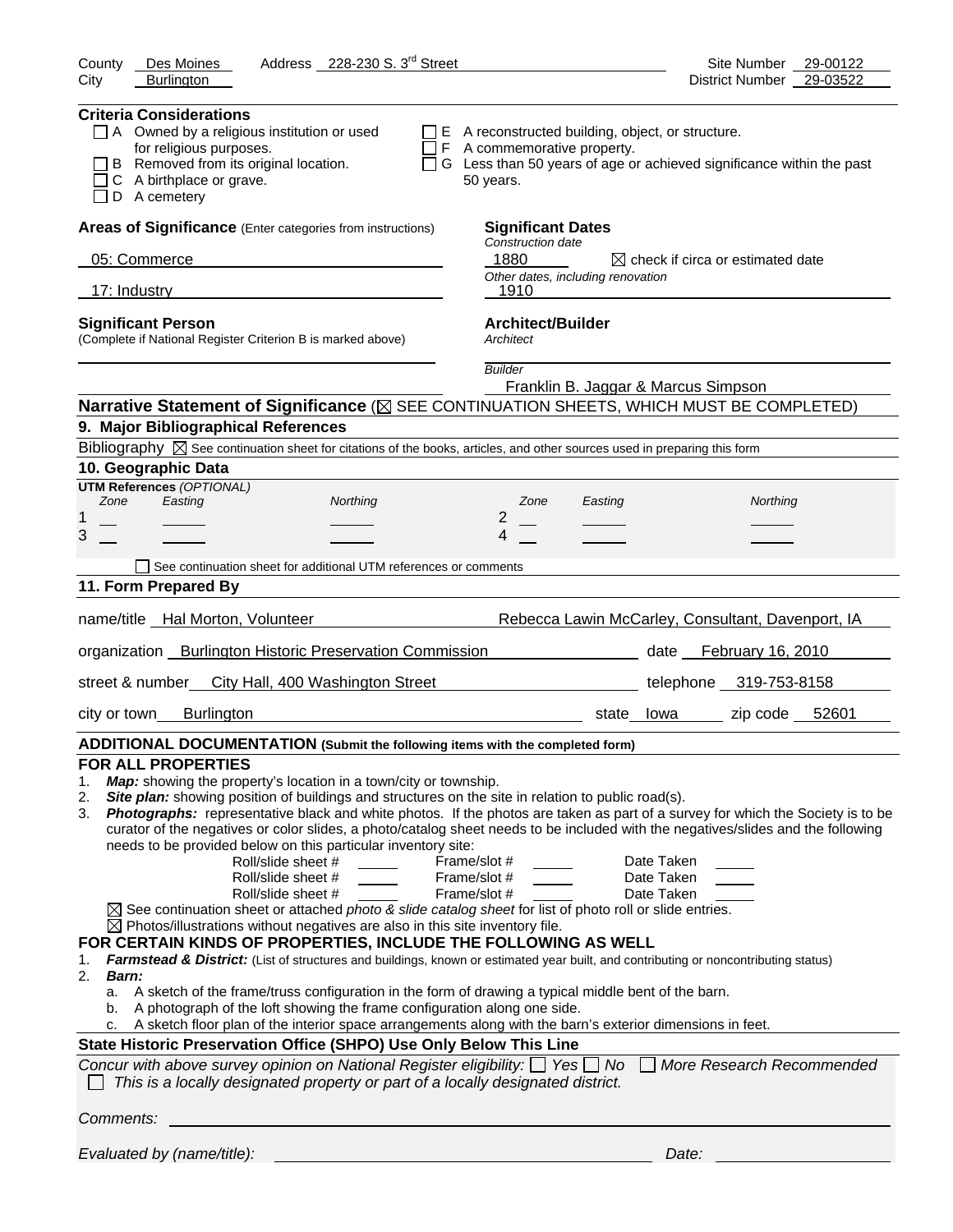| Gardner & Could Company    | Des Moines |
|----------------------------|------------|
| Name of Property           | County     |
| 228-230 South Third Street | Burlington |
| Address                    | City       |

#### **7. Narrative Description**

While this building incorporates portions of a c.1880 building constructed for the Burlington Linseed Oil Works, the building in its current form dates to the 1910 remodeling for the candy factory of Gardner and Gould Company. A historic photograph from 1882 shows the building was originally three stories with a gable roof and cupola. The current third story and rear section were added in 1910. Much or all of the original brick exterior walls were retained and extended using the same type of brick. The original exterior walls are distinguishable from the 1910 additions primarily based on the style of window arches, the originals being radial brick segmental arches with flat tops, and the 1910 additions being normal segmental arches. Additional windows also appear to have been cut into the walls, in comparison with the 1882 sketch of the building.

This is a three-story, five bay brick building with a stone foundation. According to the current owner, Buzz Ahrold, the current aluminum and plate glass storefront was installed by Albert Wiedemann in the early 1960s, along with the replacement windows on upper floors. The second story windows on the façade (west) have segmental arch lintels with flat tops, while the third story windows have typical segmental arch lintels. The ghost of a painted sign for the Burlington Paper Co appears below the second story windows, and the ghost of a painted sign for The Gardner & Gould Co appears below the third story windows. The upper two stories of the south side of the main section of the building has one window on each story in the west half and two windows spaced further east. A side entry is found under the east window of this section. The rear section has two parts – a three bay section that appears to incorporate part of the original rear section and an added one-bay rear section. Entries on each level provide access to the building and fire escape in the three bay section. The one-bay rear section sits on a lower stone foundation, with the site sloping down to the east. The basement is exposed on the east side, with an entry that provides direct access. The upper stories have two-overtwo-light double-hung wood windows with typical segmental arch lintels.

#### **8. Narrative Statement of Significance**

The Gardner and Gould Company building appears to be eligible for the National Register of Historic Places as a contributing building in the Manufacturing and Wholesale Historic District. It contributes historically and architecturally to this historic district. Gardner and Gould Company also appears individually eligible for the National Register of Historic Places under Criterion A. The Gardner and Gould Company opened their candy factory here in 1904, constructing the full-height rear section. They continued to operate here until 1957. The business was significant within the local history of Burlington, and its Fern chocolates were sold across the country.

Franklin B. Jaggar and Marcus Simpson purchased the property from R.D. Arick et al on February 2, 1880. They constructed the original brick building, 180 by 120 feet (which included the 60 by 120 feet Warehouse Nos. 2 & 3 on Original City Lot 270 to the north), three stories with a basement, "…fitted up with the best and most modern machinery in use for manufacturing oil cake and pressing oil. This machinery is driven by a sixty horse power engine and suitable boilers, and has a capacity of turning out 1,200 gallons of oil and 10 tons of oil cake and oil cake meal per day." A sketch from 1882 shows

Page 1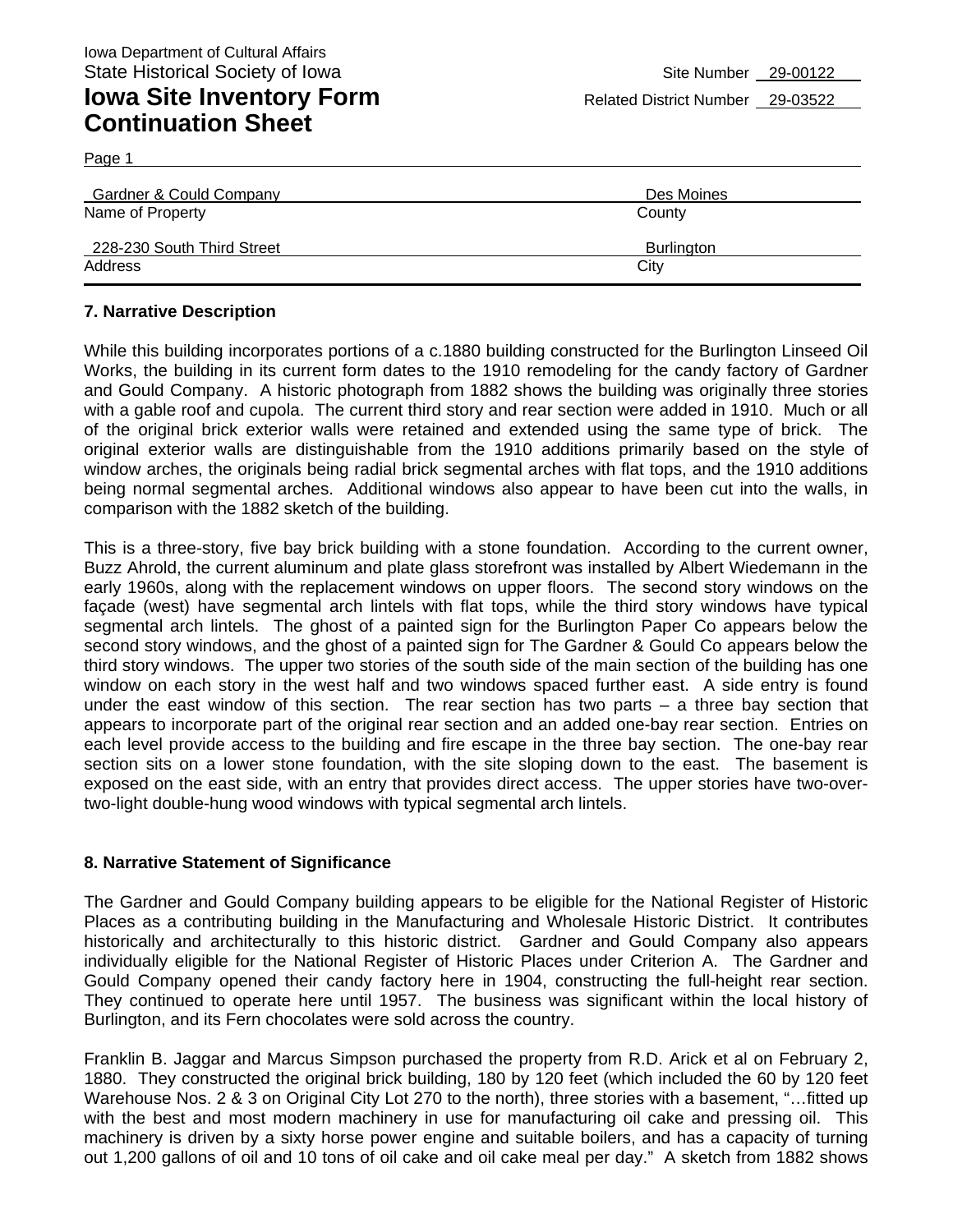Page 2

| <b>Gardner &amp; Could Company</b> | Des Moines        |
|------------------------------------|-------------------|
| Name of Property                   | County            |
| 228-230 South Third Street         | <b>Burlington</b> |
| Address                            | City              |

the original design (*Commercial & Statistical Review of the City of Burlington*, Iowa, 1882, p. 143). Originally started as the Burlington Linseed Oil Works, Jaggar & Simpson incorporated in 1886 to form the Burlington Linseed Oil Company – a name that would continue in use beyond formal corporate consolidation into the National Linseed Oil Company in 1888, and then into the American Linseed Oil Company in December 1898 (County Transfer Records, City Directories, *Portrait & Biographical Album of Des Moines County, Iowa* 1888: 564-67). The 1886 Sanborn map shows a three-story building with a basement at this location. It was used as "building no. 1" for the Burlington Linseed Oil Works. Adjacent three story buildings to the north were warehouses number 2 and 3. The rear section of the corner building was only two stories with a basement, used for sales, storage, and a work shop. The Burlington Linseed Oil Company sold the property to the National Linseed Oil Company on April 1, 1890. The 1892 Sanborn map shows the same sets of buildings and uses for the Burlington Oil Linseed Works. The company continued to operate here until around 1898. The National Linseed Oil Company sold the property to the American Linseed Oil Company on December 9, 1898. On the 1900 Sanborn map, the buildings continue to be identified with the company, but the plant appears closed and "ruins" is noted on the corner building. The corner building (228-230) is three stories with a basement and a two-story rear section. The American Linseed Oil Company sold the building on June 13, 1901.

Marcus Simpson became a director and third vice president for the National Linseed Oil Co. after the consolidation, and by 1898, the National Linseed Oil Co. came under scrutiny for antitrust actions, with national legal challenges extending into the 1920s (*"A Crash in Linseed: How the matter affects Burlington private interests",* The Burlington Hawk Eye, July 29, 1898, p.7 and related articles). The National Linseed Oil Trust is often cited as one of the manufacturing trusts (along with Standard Oil and others) that led to the development and adoption of the Sherman Antitrust Act. Although specific documentation has not been located in this current research, the closure of the Burlington mill ca 1898 is consistent with the general documentation of lawsuits seeking receivership for the National Linseed Oil Co. holdings of that era. The American Linseed Oil Co. absorbed much of the National Linseed Oil Co. capital holdings in this same time frame, and from subsequent legal challenges, appears to have been more of a renaming or "repackaging" of National than a receiver.

The John Blaul family bought the properties at 224-226 and 228-230 S. 3<sup>rd</sup> St. on June 13, 1901. A ghost sign, "Burlington Paper", painted between the first and second floors on the front of the building remains visible. It may be in this period from 1901 to 1904 that they leased the properties to the Burlington Paper Company (in which John Blaul & Sons were largely interested) for storage, until Burlington Paper relocated to the Blaul Block in the 500 block of Valley St. in 1904. Burlington Paper Co. carried wholesale merchandise, including paper bags and pie plates, twines, wood dishes, fine writing papers, dolls & toys, safety matches, brushes, Chinese fire crackers and "…everything known in manufactured articles, except eatables" ("Paper Company Annual Fifth annual meeting came to a close last evening," *Burlington Hawk Eye,* January 17, 1915, p. 4; "John P. Zurawski Drops Dead in Los Angeles Friday Morning, *Burlington Hawk Eye*, February 22, 1924). No listings are found for this building in the 1902-03 city directory. They continued to own the three-story brick warehouse to the north at 224-226 S. 3<sup>rd</sup> Street at the time that fire destroyed the building on April 14, 1923. Chittenden & Eastman and Guest Piano Company were using the building for warehouse space at the time ("Fire Destroys Warehouse," *Burlington Hawk-Eye,* April 14, 1923, 1).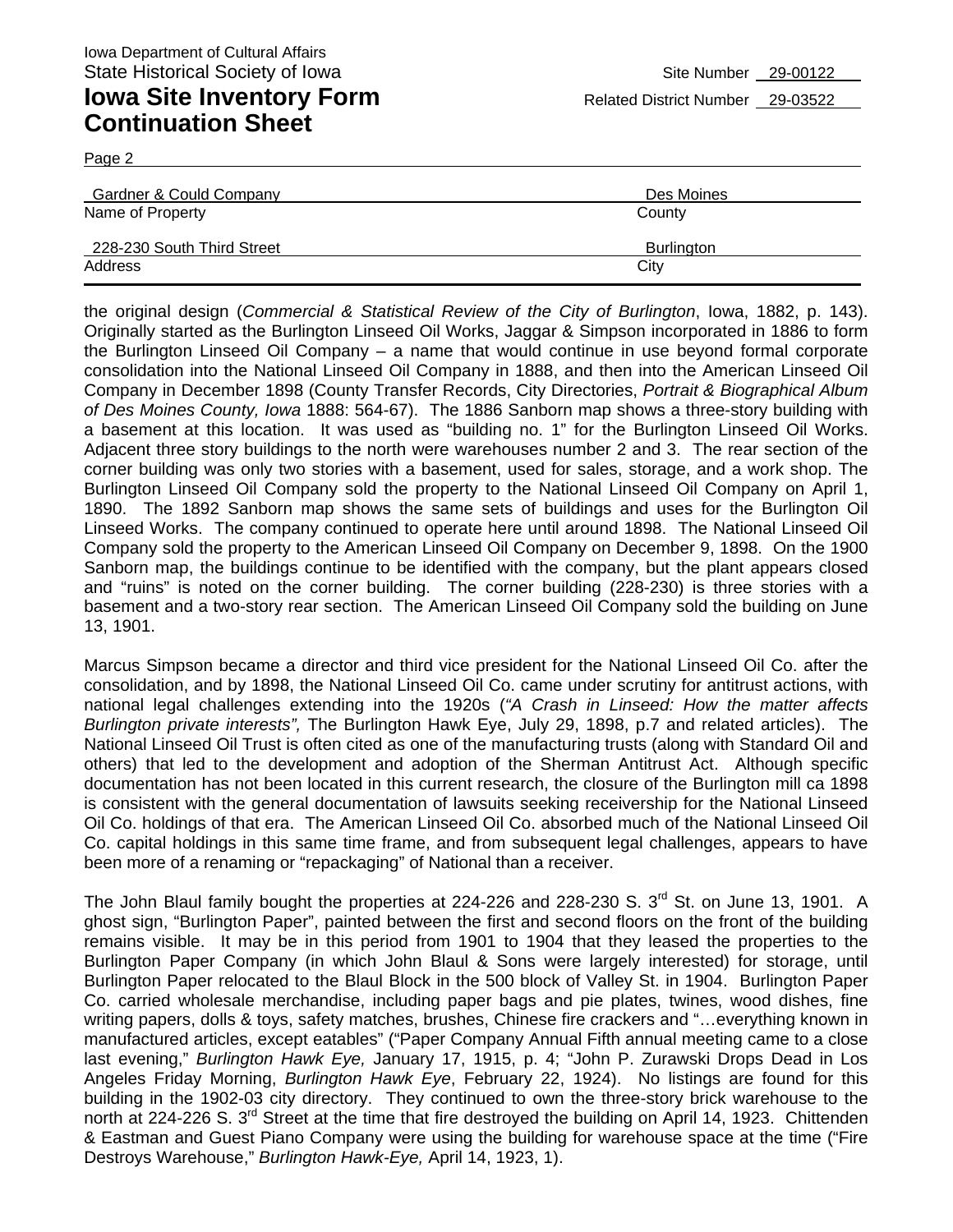Page 3

| Gardner & Could Company<br>Name of Property | Des Moines<br>County |
|---------------------------------------------|----------------------|
| 228-230 South Third Street                  | <b>Burlington</b>    |
| Address                                     | City                 |

E.T. Gardner and E.C. Gould formed the Gardner & Gould Candy Co. in 1900, and moved into the corner building on March 1904, which had been remodeled and re-equipped to suit their needs ("Gardner & Gould"*, The Burlington Hawk Eye Gazette,* March 24, 1906; Antrobus 1915: 347-48). They enlarged the building to its present configuration in 1910 by replacing the rear portion of the building with a four-story (including walk-out basement floor) rear addition to add full height to this rear section of the building (referred to as a 4<sup>th</sup> floor in some local business review accounts because of full use of the basement). The enlarged plant in 1910 would considered "modern in every way" and "the best that can be procured." Their "Fern Brand" chocolates were of highest quality and were distributed throughout the country (*"Will Enlarge Plant"* The Burlington Hawk Eye, March 27, 1910, Antrobus 1915: 347-48).

The 1931 Sanborn map shows the Gardner & Gould Company candy factory at the corner, with the two buildings to the north demolished. The front portion of the building was storage on the first and second stories, with the candy factory on the third story. An office was found on the corner of the first story. The rear section had a shipping room on the first story, chocolate dipping on the second story, and candy factory on the third story. G & G were responsible for the current exterior configuration, and were a significant Burlington and upper Midwest industry from 1904 through 1957, when they were bought by Fresh Pak Candy company of Moline. Production was briefly expanded to a high of 125 employees in early 1957, just before the plant was closed and all local operations were transferred to Moline and Rock Island in 1957 (27, 28). Pieces from the liquid sugar vat have been used in a sculpture entitled "Sugar Free", situated in the public meditation garden immediately west of St. Paul's German Methodist-Episcopal Church building (the recent home of the Burlington Art Guild) at  $7<sup>th</sup>$  St. and Washington (Buzz Ahrold, personal communication).

Albert Wiedemann bought the property in May 1959 to house the relocated Burlington Tent & Awning (29, 30). According to the current owner, Buzz Ahrold, the current aluminum and plate glass storefront was installed by Albert Wiedemann in the early 1960s, along with the replacement windows on upper floors. Burlington Tent & Awning, currently owned and run by Buzz Ahrold, is still in business at 228- 230 S. 3<sup>rd</sup> St., manufacturing and renting tents, awnings and other canvas products, and manufacturing Burlington Brand Tarpaulins, which are sold from Nebraska to New England. The McConnell Company (leather goods, gifts & sundries) also operates from the building.

#### **9. Major Bibliographical References**

Antrobus, A.T. *History of Des Moines County, Iowa*, vol. II. Chicago: Clarke Publishing, Chicago, 1915, pp. 347-348.

City Directories, Burlington, Iowa, various dates. On microfiche at the Burlington Public Library

*Commercial & Statistical Review of the City of Burlington*, Iowa, 1882, p. 143.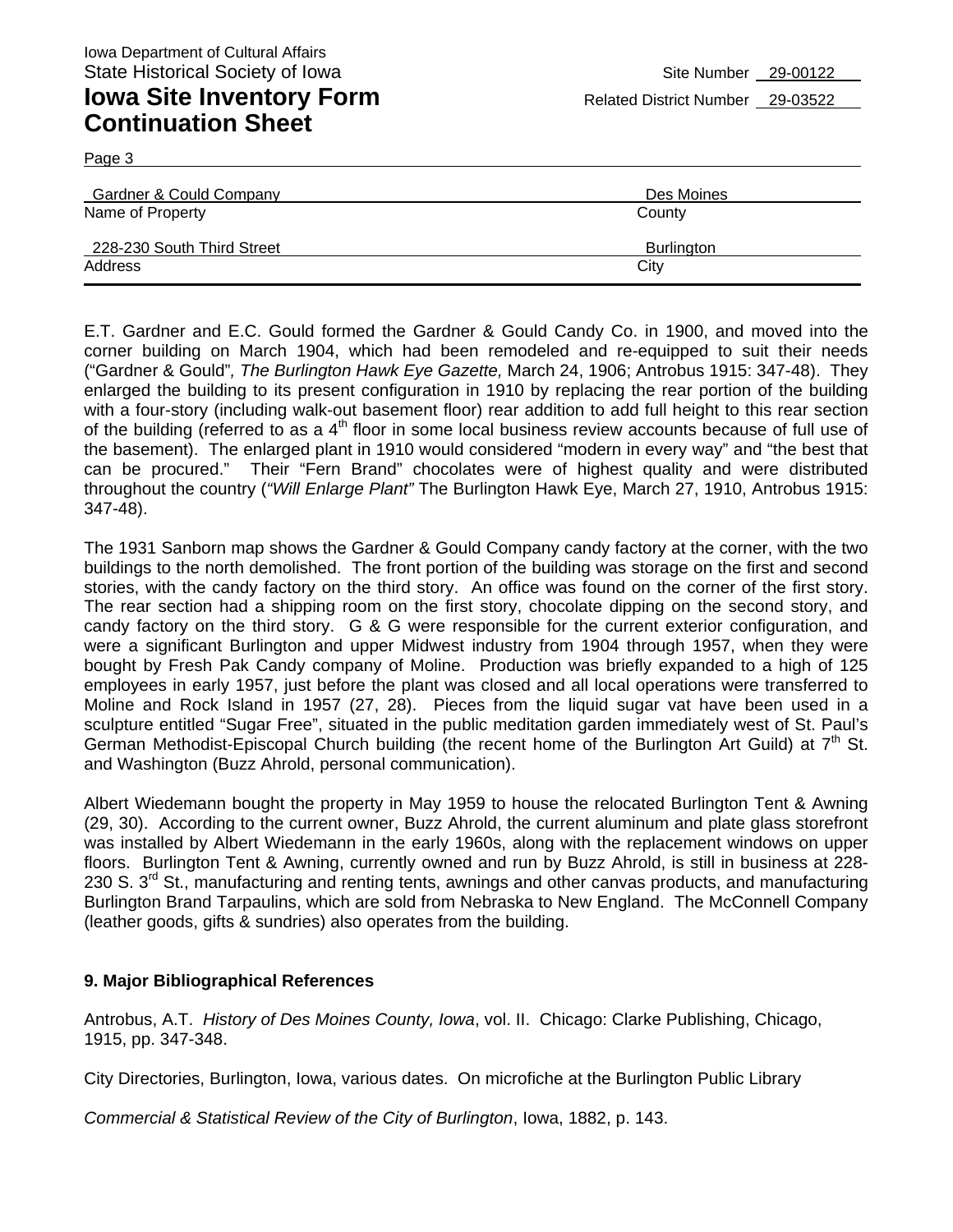Page 4

| Gardner & Could Company    | Des Moines |
|----------------------------|------------|
| Name of Property           | County     |
| 228-230 South Third Street | Burlington |
| Address                    | City       |

*History of Des Moines County Iowa and Its People.* Chicago, IL: S.J. Clarke Publishing Company, 1915.

*A Memorial and Biographical Record of Iowa*, Chicago: Lewis Publishing Co., 1896, excerpted in website: www.celticcousins.net/irishiniowa/cavanbios.htm, pp. 12-14 of 15.

Newspaper sources, various articles and dates. On microfilm or in vertical files at the Burlington Public Library.

- "Burlington's Happy New Year… Business Progress in 1889", *The Burlington Hawk Eye*, January 1, 1890.
- "Sudden Heart Failure: Franklin B. Jaggar falls dead at his home", *Burlington Daily Gazette*, October 23, 1890.
- "Clark Woodman Found Dead: Supposed suicide of a millionaire citizen of Omaha", *The New York Times*, August 21, 1891.
- "A Crash in Linseed: How the matter affects Burlington private interests", *The Burlington Hawk Eye,* July 29, 1898, p.7. "Linseed Oil Break: National company transfers its flaxseed trades: Stock drops from 11 ¾ to 4", *The Burlington Hawk Eye*, July 29, 1898.

"The Great Linseed Oil Trust is Hurt: It transfers all the future trade to prominent Chicago houses", *Burlington Evening Gazette*, July 29, 1898, p. 3.

- "Linseed Oil Claims Paid", *The Burlington Hawk Eye*, August 9, 1898, p. 2.
- "The Linseed Oil Trust: Assets said to be \$6,000,000 over all liabilities", *The New York Times*, September 22, 1898.
- "Prays for Receiver", Western News-Democrat (Valentine, Nebraska), October 6, 1898. (found in a web search for "American Linseed Oil Co.)

"New Linseed Oil Suit: Receiver for National company asked for – serious charges made against directors", *The New York Times,* April 27, 1900.

- "Sues to dissolve Linseed Oil Trust: Government charges prices jumped from 50 cents a gallon in 1916 to \$1.80 in 1918. Assails "open price plan", *The New York Times*, July1, 1920.
- "Paper Company Annual: Fifth annual meeting came to a close last evening," *The Burlington Hawk Eye*, January 17, 1915, p. 4.
- "Gardner & Gould", *The Burlington Hawk Eye Gazette*, March 24, 1906.

"Will Enlarge Plant" *The Burlington Hawk Eye*, March 27, 1910,

"E.C. Gould", from "Just for Fun", *The Burlington Hawk Eye*, 1913.

- "Fern Brand Known Over a Wide Area" ,*The Burlington Hawk Eye*, date unknown, found in Burlington Public Library's vertical file on business histories."Gardner-Gould Candy Co. Announces Liquidation", *Burlington Hawk Eye-Gazette*, June 20, 1955.
- "Important to Burlington", *The Burlington Hawk Eye*, July 11, 1955.

"Announce Plans to Close Local Candy Factory", *The Burlington Hawk Eye,* April 16, 1957.

"Gardner & Gould Name is Dropped by its Successor," *Burlington Hawk Eye Gazette*.

Company description: Burlington Public Library business vertical files.

"M.F. Wiedeman Passes Away: Was a proprietor of Burlington Tent & Awning Co 54 years," *Burlington Hawk Eye*, date uncertain, (found in Burlington Public Library business vertical files.

*Picturesque Burlington and Vicinity*, Conrad Lutz, Burlington, Iowa, 1888.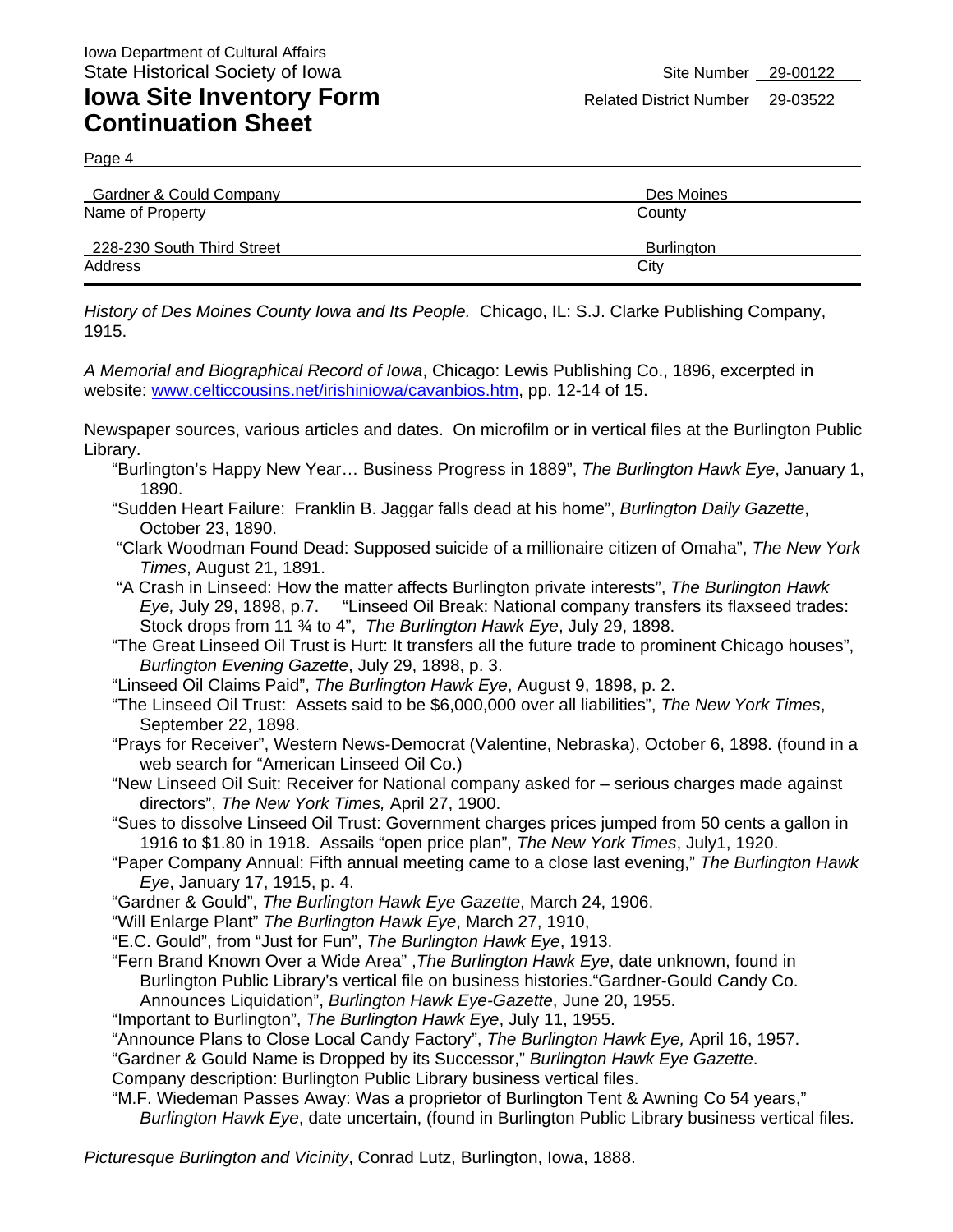Page 5

| Gardner & Could Company    | Des Moines |
|----------------------------|------------|
| Name of Property           | County     |
| 228-230 South Third Street | Burlington |
| Address                    | City       |

Portrait and Biographical Album of Des Moines County, Iowa. Chicago, IL: Acme Publishing Company, 1888, pp. 184, 564-567, 762.

Sanborn Map Company. "Burlington, Iowa," Fire Insurance Maps. New York: Sanborn Map Company, 1886, 1892, 1900, 1931, 1952.

Transfer books, Des Moines County Auditor's Office, Burlington, Iowa

Vertical files, Burlington Public Library, Burlington, Iowa.

#### **Location map**

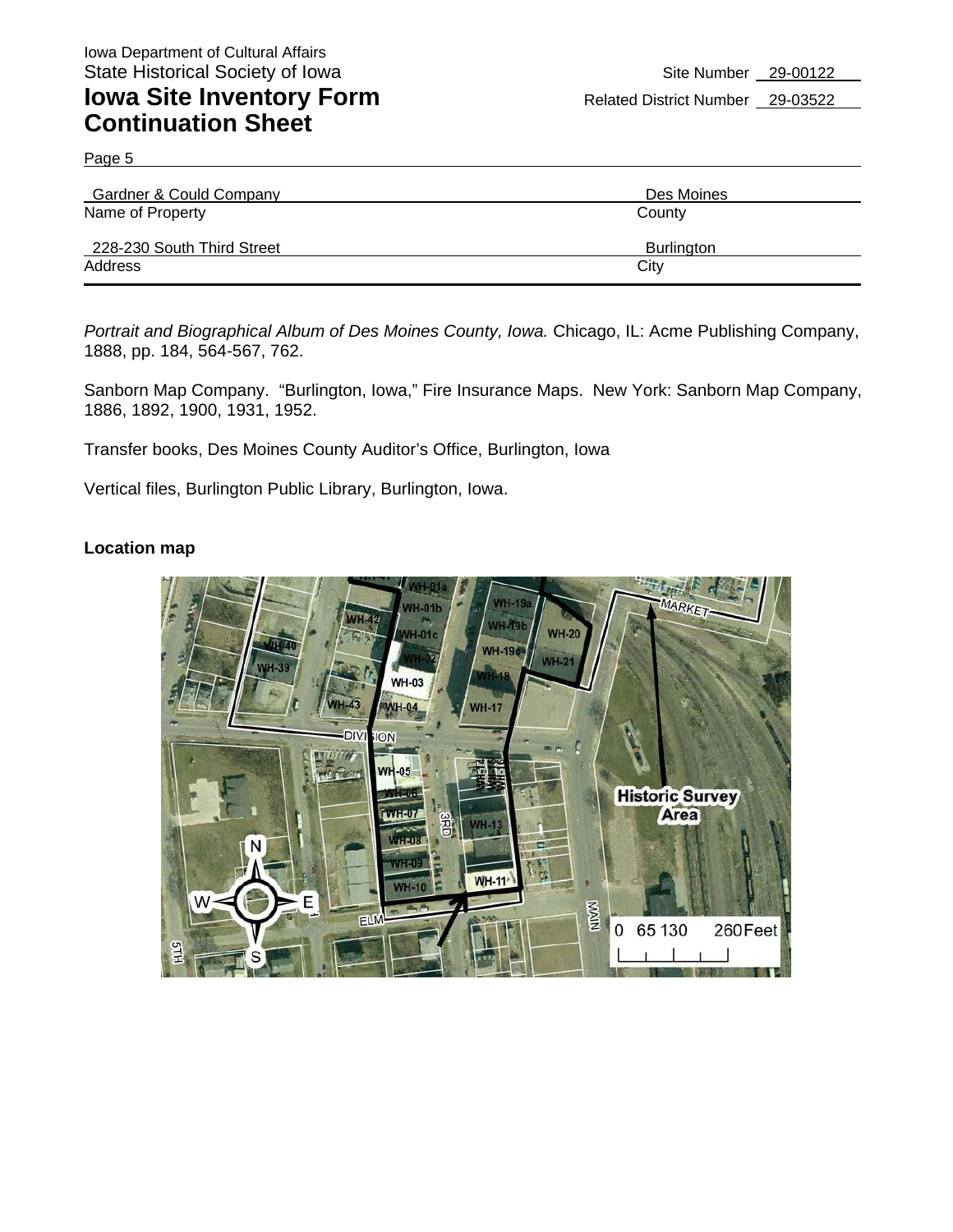| Gardner & Could Company    | Des Moines        |
|----------------------------|-------------------|
| Name of Property           | County            |
| 228-230 South Third Street | <b>Burlington</b> |
| Address                    | City              |

#### **Site plan**



#### **Historic image**



*Commercial & Statistical Review of the City of Burlington***, Iowa, 1882, p. 143**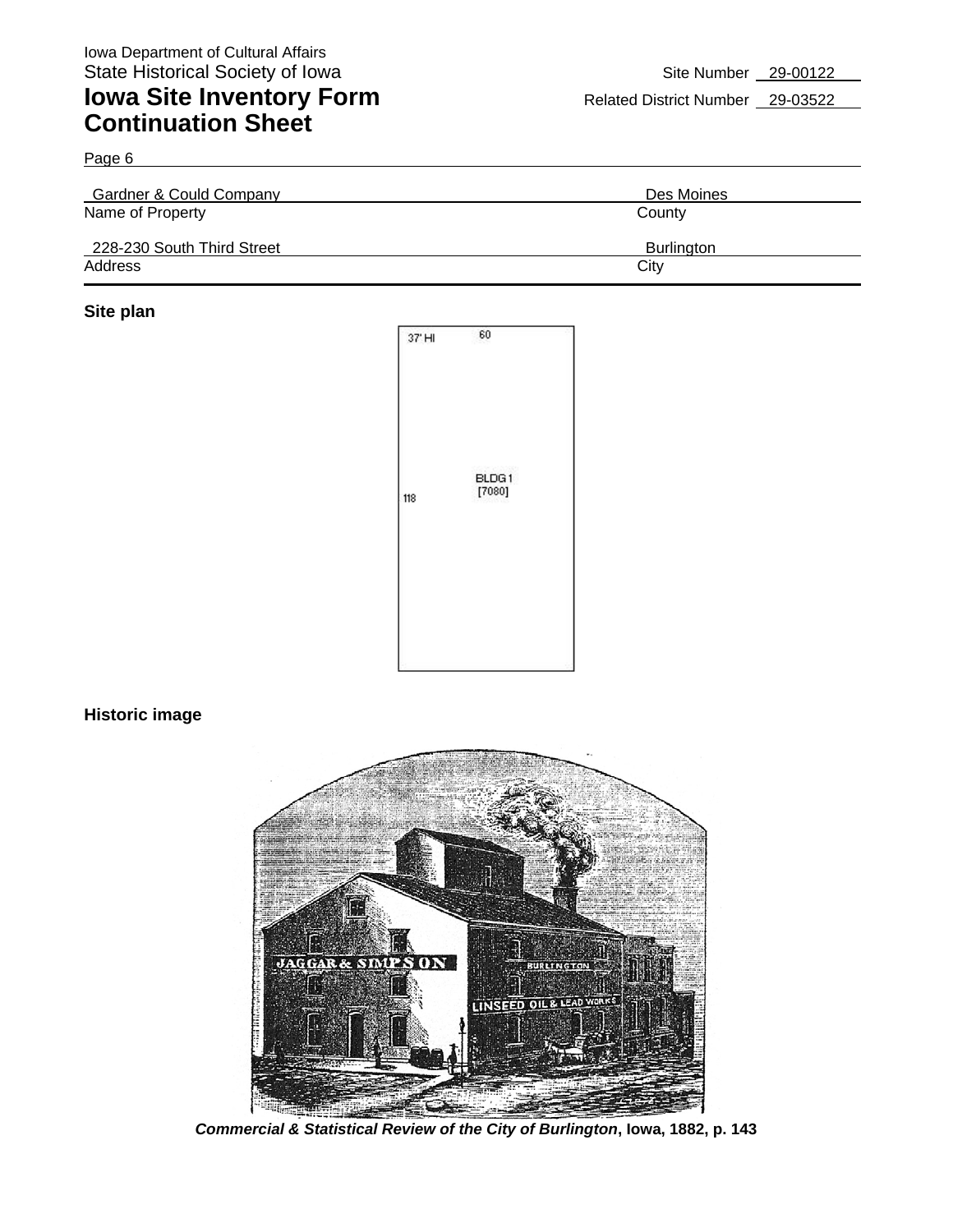Page 7

| <b>Gardner &amp; Could Company</b> | Des Moines |
|------------------------------------|------------|
| Name of Property                   | County     |
| 228-230 South Third Street         | Burlington |
| Address                            | City       |

#### **Photograph (digital image)**



**Building, looking northeast November 2, 2009 R.L. McCarley**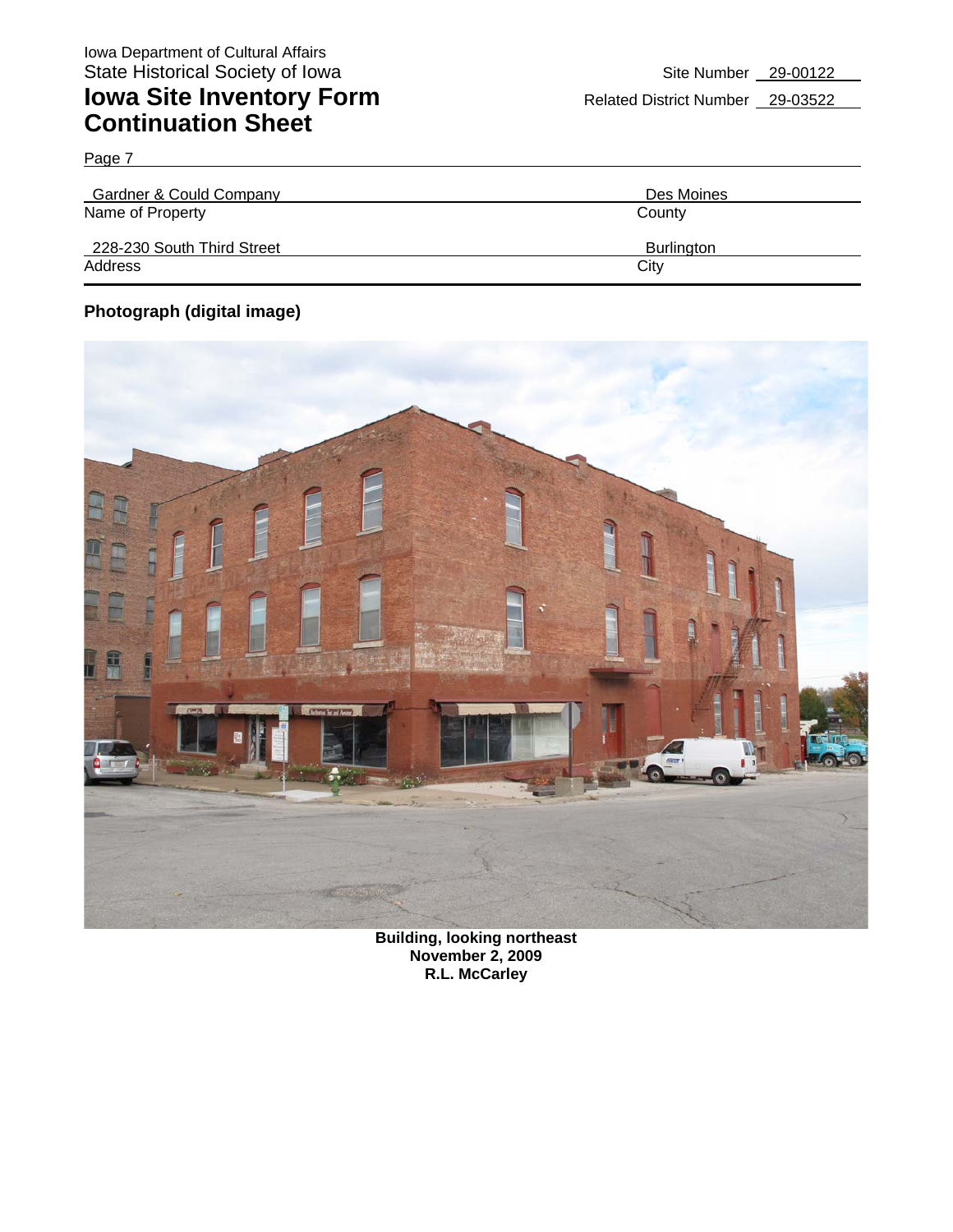Page 8

Gardner & Could Company **Des Moines** Name of Property County 228-230 South Third Street Burlington Burlington Address City **City Address** 



**Building, looking east November 2, 2009 R.L. McCarley**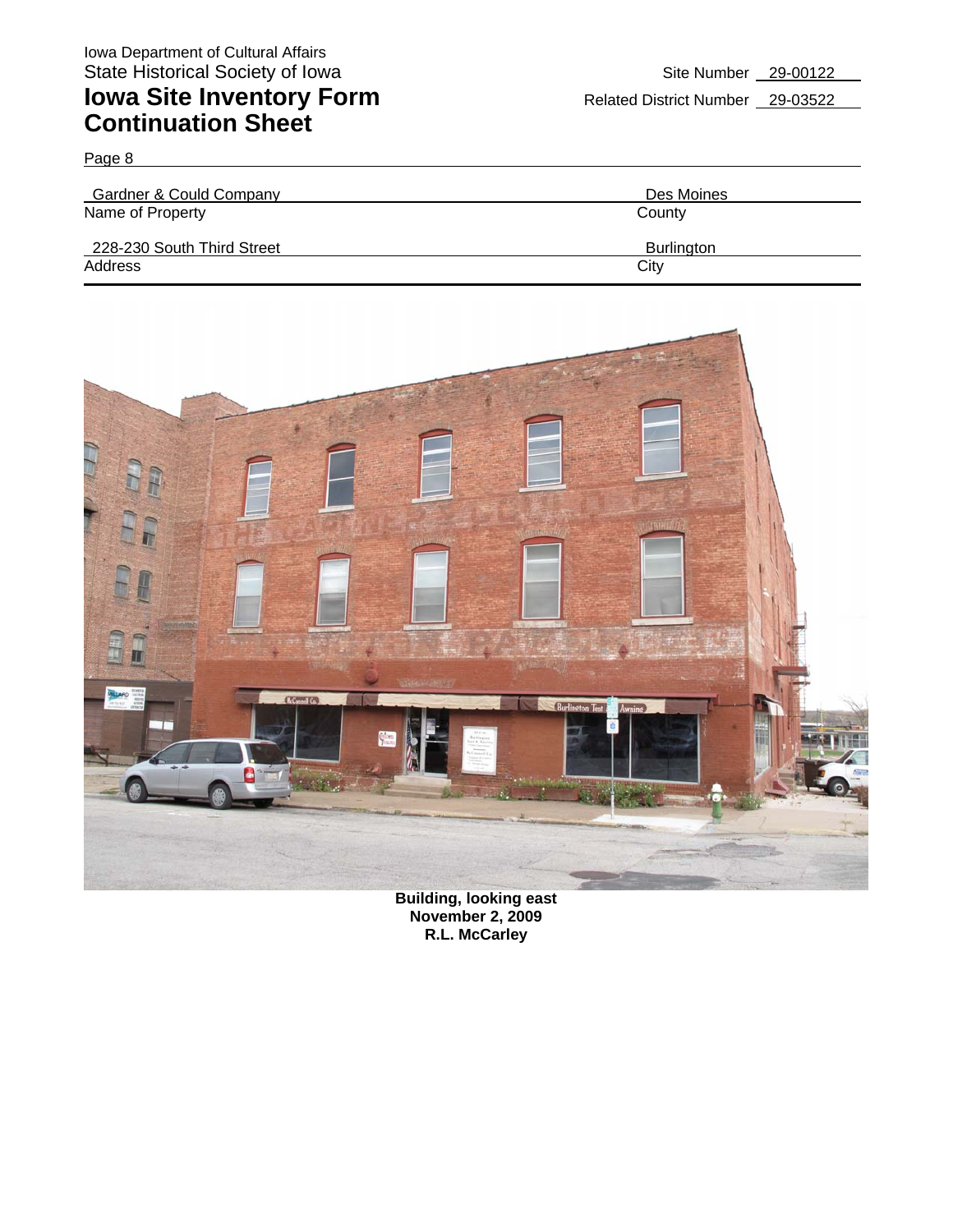Page 9

| Gardner & Could Company    | Des Moines        |
|----------------------------|-------------------|
| Name of Property           | County            |
| 228-230 South Third Street | <b>Burlington</b> |
| Address                    | City              |



**Building, looking north November 2, 2009 R.L. McCarley**